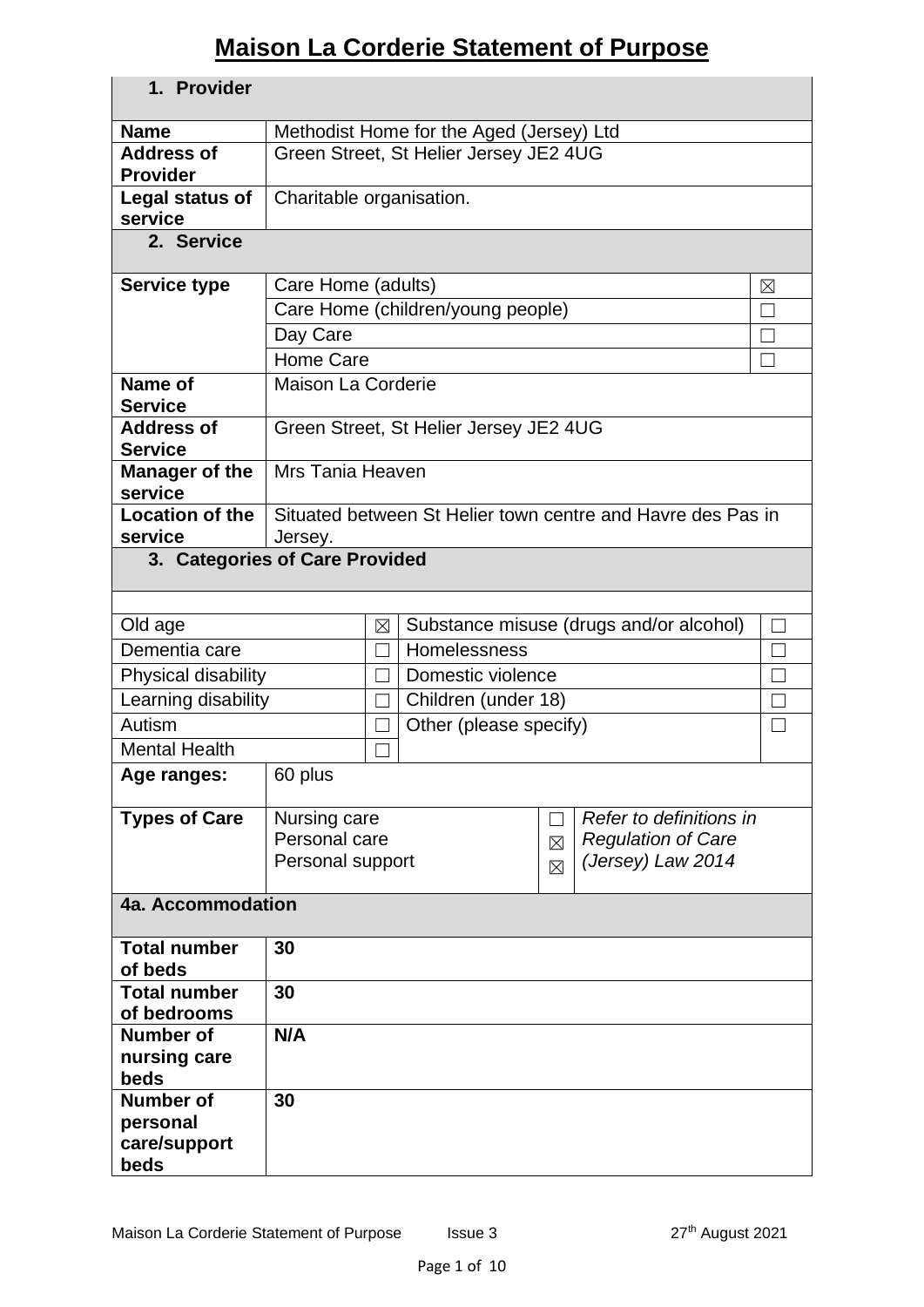#### **5. Aims and objectives of the service**

Our aim at Methodist Homes for the Aged is to provide excellent residential care for the older person aged 60 plus, inspired by our Christian concern, while at the same time continuing to support and promote their independence. To assist residents to live in a home from home environment, whilst empowering them to make their own choices.

Maison La Corderie is a charitable residential home, overseen by a voluntary board of directors, we are non-discriminatory and shall serve all residents regardless of race, nationality, language, religion or beliefs, sexual orientation, or social standing, nor is there any discrimination made between residents who pay directly for the service and those who do not.

Our objective is the provision of a high-quality professional organisation that is committed to assisting the resident to maintain his/her quality of life. Our friendly experienced staff pride themselves on the care they give. Our home is well established and aims to provide a wide range of activities within a safe environment. We aim to safeguard the privacy and confidentiality of the resident, and to maintain their independence. To give the residents informed choices and an opportunity to enjoy and contribute to society.

## **6. Range of Care Needs Supported**

Maison La Corderie provides care and support to 30 residents who require residential care and support over 60 years old

Residents are admitted based on a pre-admission assessment of their health, personal and social care needs. This will be undertaken by an appropriately skilled and experienced M H A professional, who will consider the views of the individual, their families and other community or hospital-based health and social care professionals involved in their care.

Residents are not admitted our residential home if they have nursing needs. The home manager and deputy home manager are responsible for ensuring that staff in the home have up to date relevant skills and competency to deliver the assessed care needs.

The resident may at this point wish to choose an available room within the home based on availability .

### **7. How the service is provided**

### **Commencing care/admissions, assessment, planning and review**

We will not accept an emergency admission unless the resident is known to the home, for example if the resident has previously stayed at the home on respite and there have not been any further changes to their care needs since their last admission.

Respite at Maison La Corderie is booked in advance following an assessment of care needs to ensure that we have time to contact their GP to obtain their latest medical history and any current medication prescribed. The care plans are formulated following the assessment of care needs in conjunction with the resident.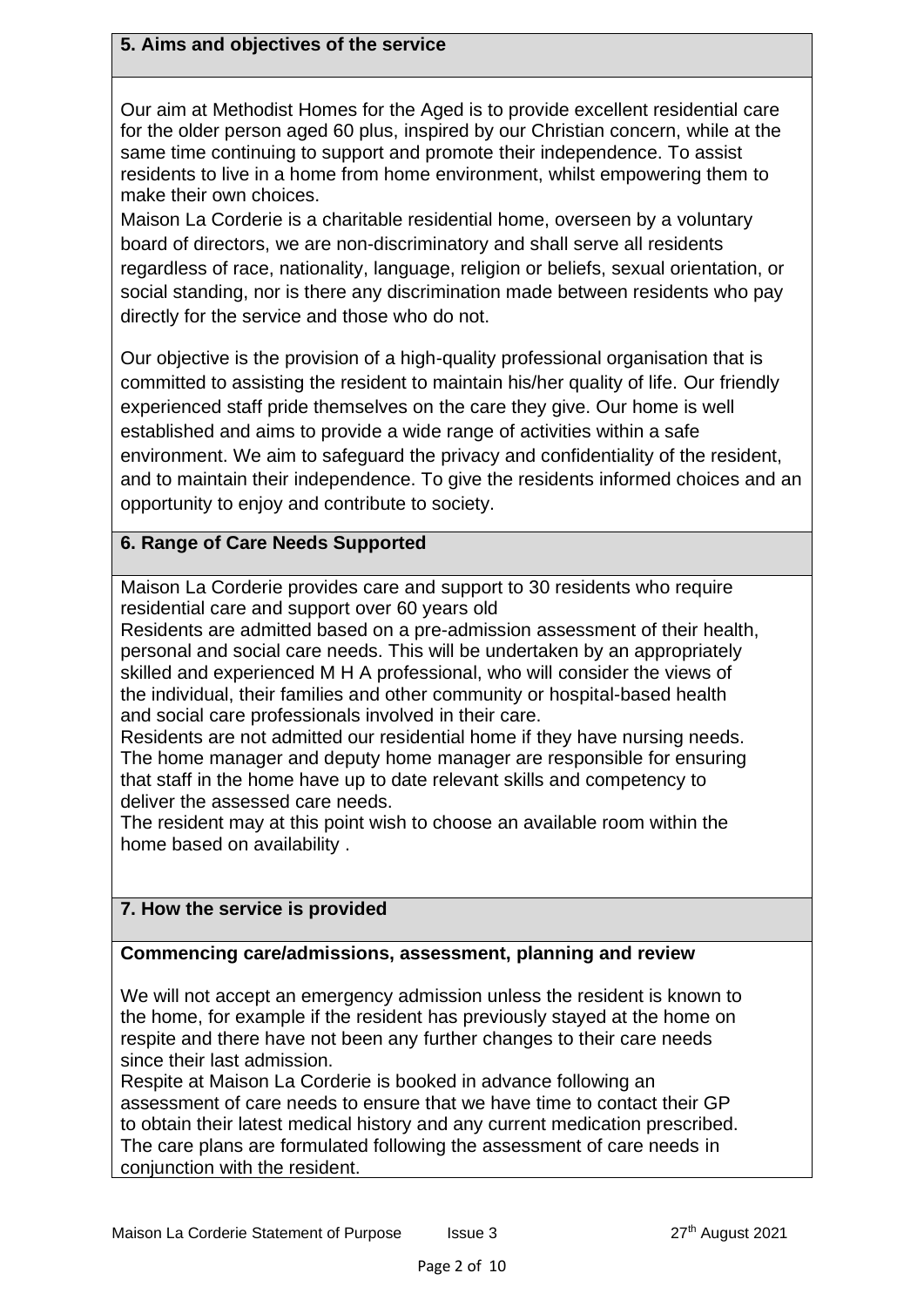We provide a package of care to each resident that contributes to his or her overall personal and healthcare needs and preferences. We will co-operate with other services and professionals to help to maximize each resident's independence and to ensure as fully as possible the resident's maximum participation in the community.

We use the ZURI electronic system for the resident's personal plans and risk assessments. These are regularly reviewed and updated with the resident using an electronic tablet in their own bedroom to promote privacy and dignity. Each month the resident will have one to one time with one of the Senior Care Assistants to review their own personal plan.

### **Care and support**

We provide residential care for up to 30 residents, although we do not provide specialist dementia care some of our residents may have a degree of cognitive impairment. We will always seek specialist assistance for any resident that requires a greater care need, working closely with the resident and family to ensure that they receive the care they need even if unfortunately, this means a review in placement.

Before we provide services, we ensure that a potential resident needs and preferences are thoroughly assessed. We aim to ensure that what the home provides meets the assessed needs of each resident, that needs are re-assessed as frequently as necessary.

Our residents are at the heart of everything we do. We aim to provide personal care and support in ways which have positive outcomes for our residents and promote their active participation.

Residents are given one to one time each month to review their personal care profiles. Risk assessments are discussed and any other issues the resident chooses.

The residents at Maison La Corderie have a monthly meeting with the Activity Co Ordinator and Home Manager to encourage ownership and participation of all aspects of the home.

We will support not dictate. We believe in greater resident involvement and shared decision making.

The hairdresser visits the home on a weekly basis and spends the day here so that residents can make an appointment as they would in the community.

The chiropodist attends the home every 4-6 weeks again offering the residents appointments.

### **Communication and involvement**

We try to help residents to participate in as broad a range of social and cultural activities as possible. If the resident chooses, we will assist to participate in practices associated with religious or spiritual matters and to celebrate meaningful anniversaries and festivals. We aim to respond sensitively and appropriately to the special needs and wishes of residents who wish to prepare or are close to death, following the Gold Standard Framework for palliative care. We will make efforts to understand and respond to the wish of any resident to participate in minorityinterest events or activities. The residents at Maison La Corderie have a monthly meeting with the Activity Co Ordinator and Home Manager to ensure that residents are informed, that their needs are recognised and addressed. That the residents are actively involved and that their social needs are being met.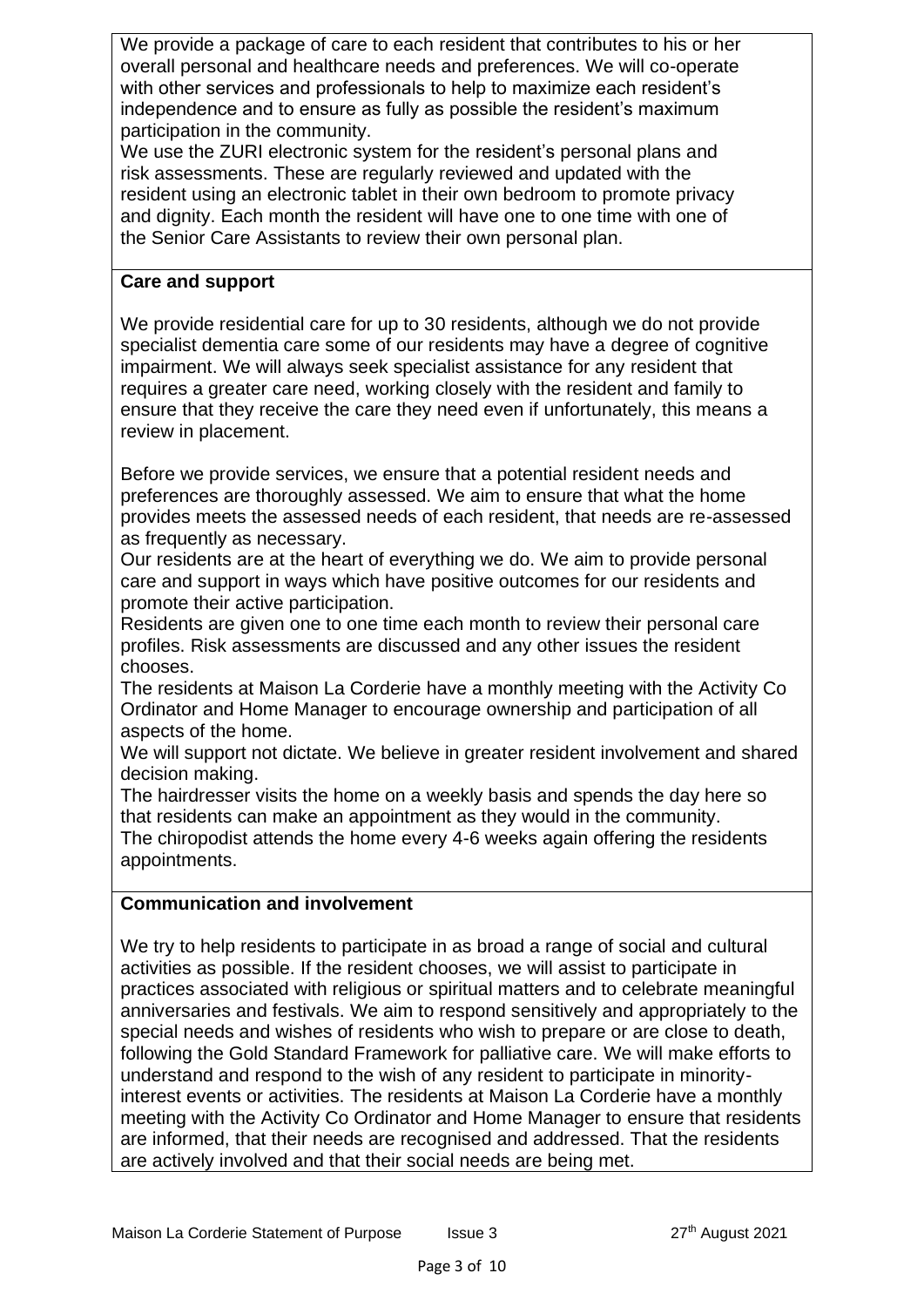For a communication tool we use a black board outside the dining room, residents are aware of what the planned activities for that day are and can choose whether they wish to be involved. Following breakfast, the Activity Co Ordinator's will then visit each resident in their bedroom to advise them of planned activities and discuss anything else they wish.

Each month the residents hold a meeting and discuss with the home manager and an activity assistant anything they wish. Each month a survey is sent out to residents to complete to ask their views on a range of subjects, this will then form an action plan of any short comings and the results fed back individually to the residents or in a group involving any staff members from the department involved. This is increases involvement and in turn standards.

Maison La Corderie embrace the 'No decision about me without me' NHS 2012 We believe that greater resident involvement and greater choice are all part of the same goal: to ensure that "no decision about me, without me" is the norm. This is achieved through greater resident involvement in decisions about their own care.

## **Rights and responsibilities**

An individual's rights to privacy involves being free from intrusion or unwelcome attention. Staff will enter a resident's rooms within the home only with express consent. A resident has the right not to have to interact with or be interrupted by a staff member when, for example, they are entertaining a visitor or are engaged on an intimate activity on their own account. We respect the fact that a resident's possessions are private and always act in accordance with the principle that our staff are guests. Our staff respect a resident's right to make telephone calls and carry on conversations without being overheard or observed by a staff. We ensure that records of the service provided are seen only by those with a legitimate need to know the information they contain, In line with General Data Protection Regulation 2018

The right to dignity involves recognising the intrinsic value of people as individuals and the specific nature of each person's needs. We aim to maximise our resident's dignity in the following ways. We arrange for residents who require assistance with bodily tasks such as dressing, bathing and toileting to be helped as far as possible by the care staff of their own choice and, if desired, of the sex of their choice. We ensure, if asked, that residents receive the necessary assistance with dressing and maintaining their clothes.

We will try to provide help for residents with make-up, manicure, hairdressing and other elements of their appearance so that they can present themselves as they would wish. We aim to minimise any feelings of inadequacy, inferiority and vulnerability which residents may have arising from disability. We treat residents with the sort of respect which reinforces personhood and individual characteristics, addressing them and introducing them to others in their preferred style, responding to specific cultural demands and requirements, and aiming to maintain relationships which are warm and trusting but appropriate to the relationship of staff member to resident.

Independence means having opportunities to think, plan, act and take sensibly calculated risks without continual reference to others. We aim to maximize our resident's independence in the following ways. We help residents to manage for themselves where possible rather than becoming totally dependent on care staff and others. We encourage residents to take as much responsibility as possible for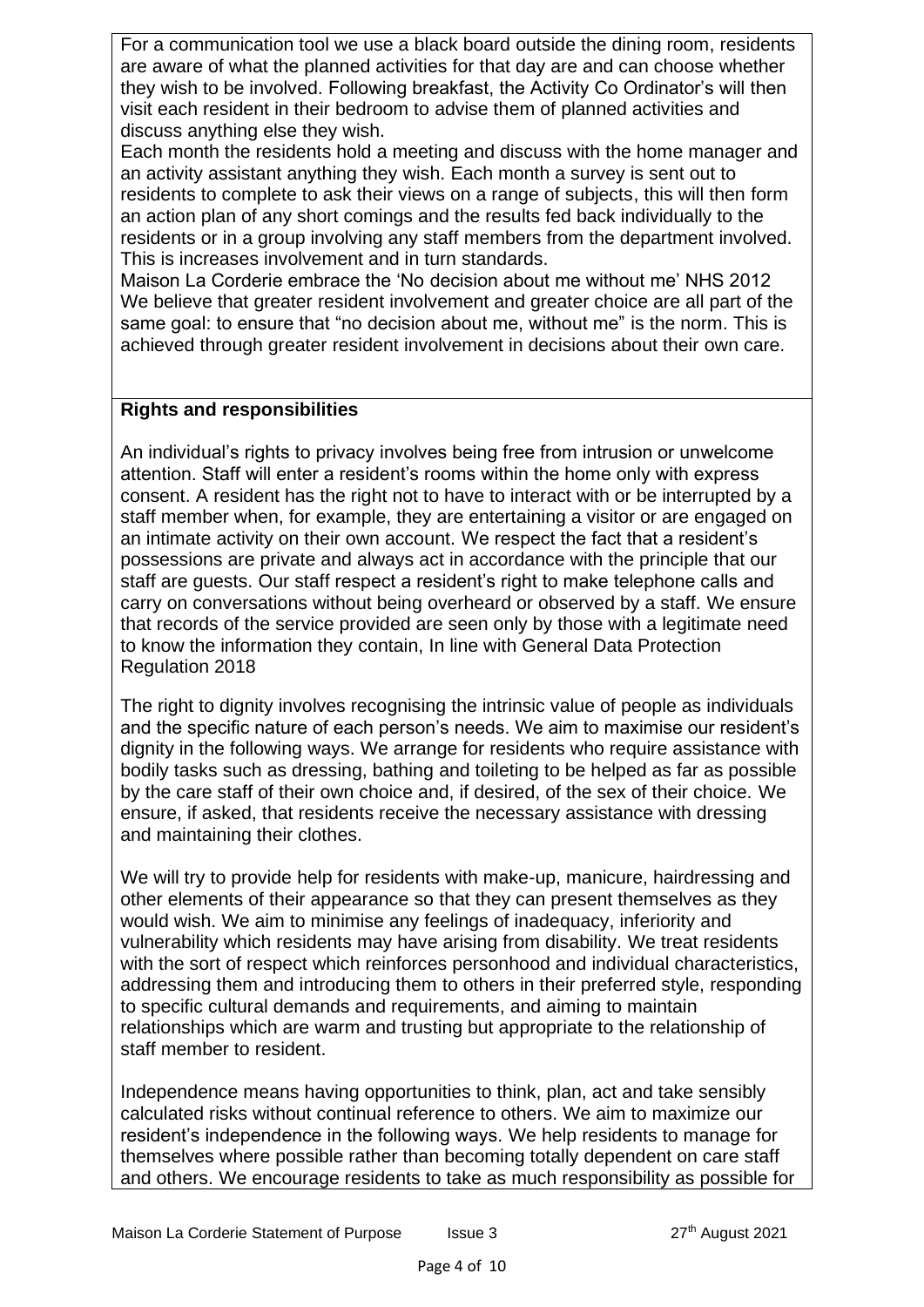their own healthcare and medication if they are able. We involve residents in planning their own care. We work with relatives and friends of residents to provide as continuous a service as is feasible. We aim to create a climate in the delivery of care and to foster attitudes in those around a resident which focus on capacities rather than on disabilities.

We aim to help our residents to continue to enjoy their civil rights in the following ways. If residents wish to participate in elections, we will try to access them necessary information and either provide or obtain any assistance which they need to vote. We want to help our residents to make use of as wide a range as possible of public services, such as libraries, education and transport. We will encourage our residents to make full use of health services in always appropriate to their medical, and therapeutic needs. We will provide easy access for our residents and their friends, relatives and representatives to complain about or give feedback on our services. If we can, we will support our residents in their participating as fully and diversely as they wish in the activities of their communities through voluntary work, religious observance, involvement in associations and charitable giving.

Choice consists of the opportunity to select independently from a range of options. We avoid a pattern of service delivery which leads to compulsory timings for activities like getting up and going to bed. We will manage and schedule our services to respond as far as possible to resident's preferences as regards the staff with whom they feel most comfortable. We respect resident's eccentricities, personal preferences and idiosyncrasies. We hope to cultivate an atmosphere and ethos in our service delivery which welcomes and responds to cultural diversity. We encourage residents to exercise choice into which individuals who provide them with assistance.

| <b>Numbers and</b><br>qualifications<br>of staff | The registered home manager is:<br>Tania Heaven- is a registered mental health nurse with an MSc<br>in advancing management practice and a Level 5 diploma in<br>Management and Leadership. Tania has over 35 years'<br>experience as a nurse and much of this has been spent<br>supporting older people with a variety of needs and in a range<br>of settings. |
|--------------------------------------------------|-----------------------------------------------------------------------------------------------------------------------------------------------------------------------------------------------------------------------------------------------------------------------------------------------------------------------------------------------------------------|
|                                                  | The deputy home manager is:<br>Fiona Brogan. Fiona has a level 3 NVQ in health and social<br>care and over 23 years of experience in management.<br>All our 6 Senior Care staff hold a level 3 NVQ or equivalent in<br>health and social care.                                                                                                                  |
|                                                  | 65% of our care staff at Maison La Corderie have a level 2 NVQ<br>or equivalent, or are working towards this. We actively<br>encourage staff to develop their knowledge and promote<br>opportunities within MHA.                                                                                                                                                |

## **8. Staffing arrangements**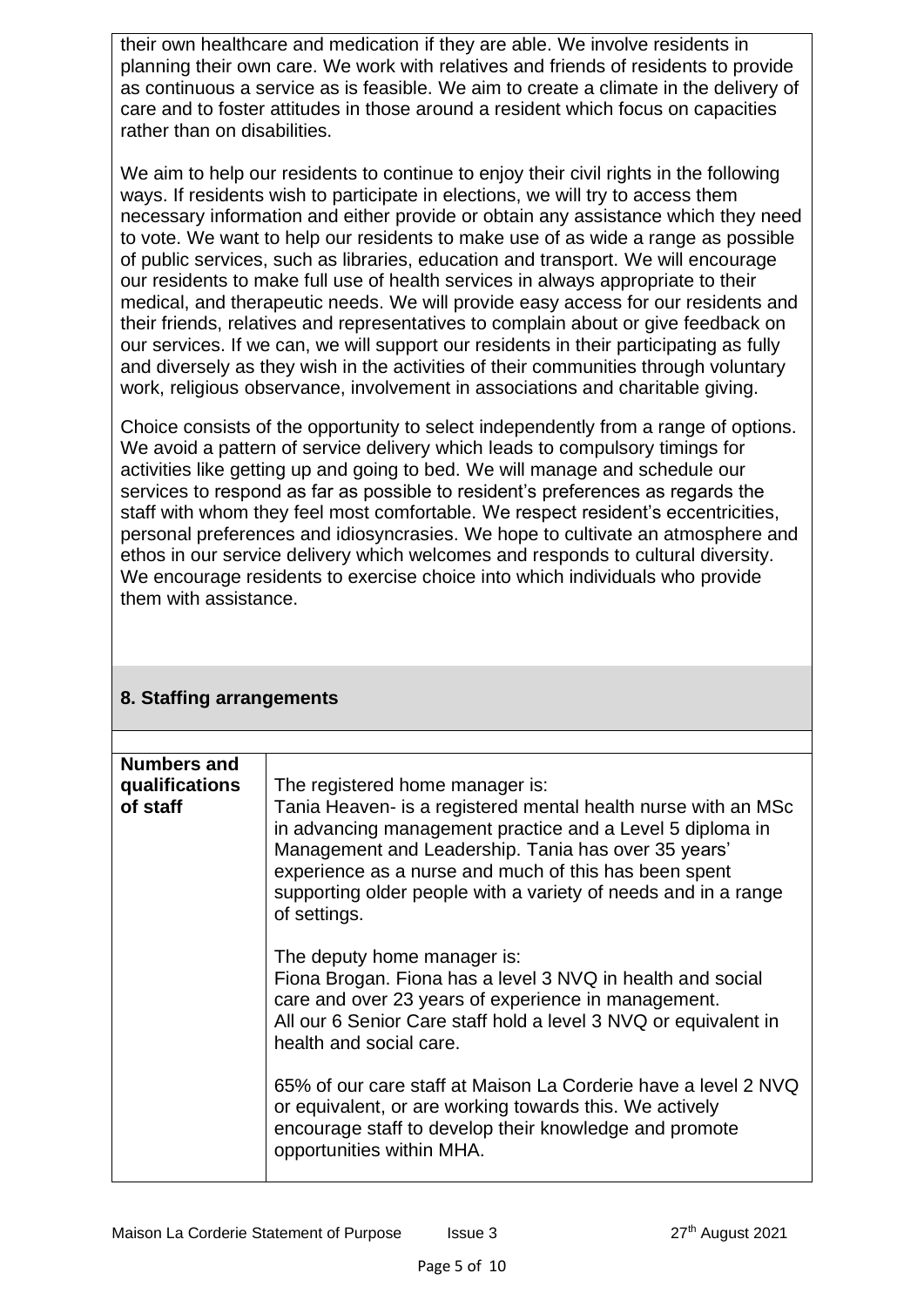|                            | The cook holds a level 3 food safety certificate and the 2 kitchen                                                                                                                                                                                                                                                                                                                                                                                                                                                                                                                                                                                                                                                                                                                                                                                                                                                                                                                                                                                                                                                                                                                                                                                                                                                                                                                                                                                                                                                                                                                                                                    |
|----------------------------|---------------------------------------------------------------------------------------------------------------------------------------------------------------------------------------------------------------------------------------------------------------------------------------------------------------------------------------------------------------------------------------------------------------------------------------------------------------------------------------------------------------------------------------------------------------------------------------------------------------------------------------------------------------------------------------------------------------------------------------------------------------------------------------------------------------------------------------------------------------------------------------------------------------------------------------------------------------------------------------------------------------------------------------------------------------------------------------------------------------------------------------------------------------------------------------------------------------------------------------------------------------------------------------------------------------------------------------------------------------------------------------------------------------------------------------------------------------------------------------------------------------------------------------------------------------------------------------------------------------------------------------|
|                            | assistants have a level 2 food safety certificate.                                                                                                                                                                                                                                                                                                                                                                                                                                                                                                                                                                                                                                                                                                                                                                                                                                                                                                                                                                                                                                                                                                                                                                                                                                                                                                                                                                                                                                                                                                                                                                                    |
| <b>Staff levels</b>        | We aim to have the following staffing levels in place, from 8am<br>until 8pm is 1 to 2 Senior Carers and 3 care assistants. From<br>8pm until 8am 1 Senior Carer and 2 care assistants. Our staff<br>members are extremely important in order to ensure the smooth<br>running of our services. It is paramount that our staff receive job<br>satisfaction and are always happy to work for the organisation.<br>We have a stringent recruitment process. MHA places prime<br>importance on employing staff that are fit for the job, have<br>appropriate qualifications, skills and experience to ensure the<br>health and wellbeing of residents are met. Staff are required to<br>have a full interview, a full and satisfactory DBS check and may<br>only commence employment when this has been received,<br>together with satisfactory references. All staff complete an<br>Induction programme within their probationary period meeting<br>with the home manager or delegated senior care assistant<br>during that period to ensure clarity of expectations.<br>MHA also ensures that all staff are properly trained, our training<br>methods are varied and include traditional group sessions,<br>group supervisions, individual training sessions and e-learning<br>options. Our staff are encouraged to work towards an RQF<br>award with 65% of the care staff having a level 2 or above. The<br>staff are given regular supervision and appraisal. MHA<br>endeavours to ensure that residents have confidence in their<br>staff members and that their service can be relied upon to<br>provide the best quality of care. |
| <b>Staff</b>               |                                                                                                                                                                                                                                                                                                                                                                                                                                                                                                                                                                                                                                                                                                                                                                                                                                                                                                                                                                                                                                                                                                                                                                                                                                                                                                                                                                                                                                                                                                                                                                                                                                       |
| deployment                 | The home is on 3 floors with the 2nd floor only having 2 resident<br>bedrooms which can only used by very independent residents.<br>The staff work across the whole home.                                                                                                                                                                                                                                                                                                                                                                                                                                                                                                                                                                                                                                                                                                                                                                                                                                                                                                                                                                                                                                                                                                                                                                                                                                                                                                                                                                                                                                                             |
| <b>Delegated</b>           | The home manager is ultimately in charge of the home                                                                                                                                                                                                                                                                                                                                                                                                                                                                                                                                                                                                                                                                                                                                                                                                                                                                                                                                                                                                                                                                                                                                                                                                                                                                                                                                                                                                                                                                                                                                                                                  |
| tasks                      | delegating the task of head of care to the deputy manager. The<br>deputy manager works with the senior carers leading the care<br>team on each shift.                                                                                                                                                                                                                                                                                                                                                                                                                                                                                                                                                                                                                                                                                                                                                                                                                                                                                                                                                                                                                                                                                                                                                                                                                                                                                                                                                                                                                                                                                 |
| <b>Other staff</b>         | The care team is also complimented by a team of bank staff                                                                                                                                                                                                                                                                                                                                                                                                                                                                                                                                                                                                                                                                                                                                                                                                                                                                                                                                                                                                                                                                                                                                                                                                                                                                                                                                                                                                                                                                                                                                                                            |
|                            | who are available to cover sickness and holiday periods.<br>We also employ staff who support the care team:                                                                                                                                                                                                                                                                                                                                                                                                                                                                                                                                                                                                                                                                                                                                                                                                                                                                                                                                                                                                                                                                                                                                                                                                                                                                                                                                                                                                                                                                                                                           |
|                            | 3 full time catering staff.                                                                                                                                                                                                                                                                                                                                                                                                                                                                                                                                                                                                                                                                                                                                                                                                                                                                                                                                                                                                                                                                                                                                                                                                                                                                                                                                                                                                                                                                                                                                                                                                           |
|                            | 4 domestic, one laundry staff.                                                                                                                                                                                                                                                                                                                                                                                                                                                                                                                                                                                                                                                                                                                                                                                                                                                                                                                                                                                                                                                                                                                                                                                                                                                                                                                                                                                                                                                                                                                                                                                                        |
|                            | 2 activities staff, 1 full time and 1 part time.<br>1 full time administrator who works across Maison la Corderie &                                                                                                                                                                                                                                                                                                                                                                                                                                                                                                                                                                                                                                                                                                                                                                                                                                                                                                                                                                                                                                                                                                                                                                                                                                                                                                                                                                                                                                                                                                                   |
|                            | <b>Stuart Court</b>                                                                                                                                                                                                                                                                                                                                                                                                                                                                                                                                                                                                                                                                                                                                                                                                                                                                                                                                                                                                                                                                                                                                                                                                                                                                                                                                                                                                                                                                                                                                                                                                                   |
|                            | 1 maintenance staff who works across Maison La Corderie &                                                                                                                                                                                                                                                                                                                                                                                                                                                                                                                                                                                                                                                                                                                                                                                                                                                                                                                                                                                                                                                                                                                                                                                                                                                                                                                                                                                                                                                                                                                                                                             |
|                            | <b>Stuart Court</b><br>Part time gardening company employed on a monthly basis.                                                                                                                                                                                                                                                                                                                                                                                                                                                                                                                                                                                                                                                                                                                                                                                                                                                                                                                                                                                                                                                                                                                                                                                                                                                                                                                                                                                                                                                                                                                                                       |
| 9. Services and facilities |                                                                                                                                                                                                                                                                                                                                                                                                                                                                                                                                                                                                                                                                                                                                                                                                                                                                                                                                                                                                                                                                                                                                                                                                                                                                                                                                                                                                                                                                                                                                                                                                                                       |
| <b>Provision of</b>        | We undertake regular mealtime surveys to ensure that each                                                                                                                                                                                                                                                                                                                                                                                                                                                                                                                                                                                                                                                                                                                                                                                                                                                                                                                                                                                                                                                                                                                                                                                                                                                                                                                                                                                                                                                                                                                                                                             |
| food / drinks /<br>snacks  | residents view is considered. Following the last survey, the<br>results where collated and discussed with the chef, kitchen staff                                                                                                                                                                                                                                                                                                                                                                                                                                                                                                                                                                                                                                                                                                                                                                                                                                                                                                                                                                                                                                                                                                                                                                                                                                                                                                                                                                                                                                                                                                     |
|                            |                                                                                                                                                                                                                                                                                                                                                                                                                                                                                                                                                                                                                                                                                                                                                                                                                                                                                                                                                                                                                                                                                                                                                                                                                                                                                                                                                                                                                                                                                                                                                                                                                                       |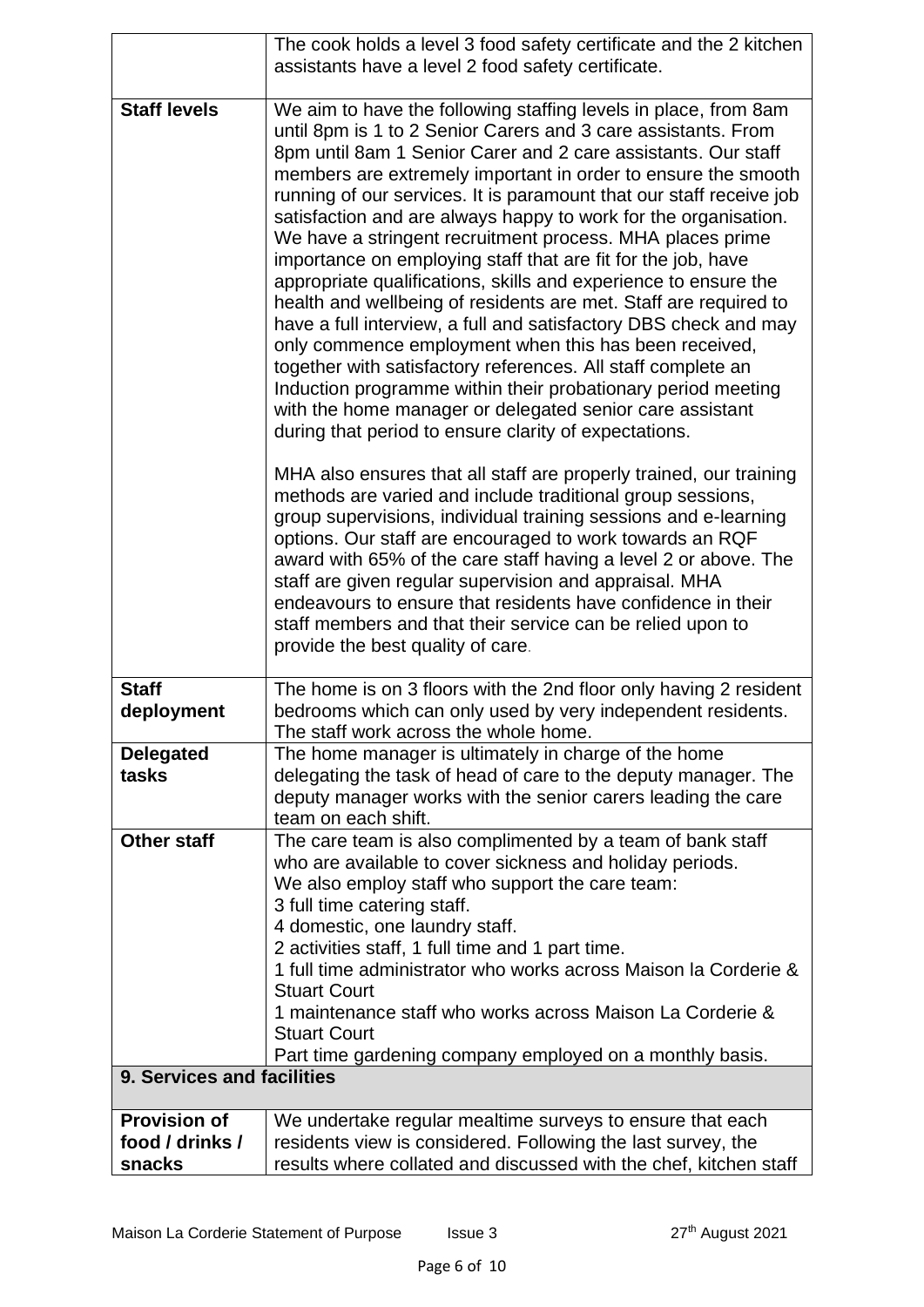|                                                       | and residents together, ensuring involvement. We have a<br>kitchenette area where residents, their families and friends can<br>have snacks and refreshments throughout the day and night if<br>they wish. Of course, the residents can request a staff member<br>to make a cup of tea at any time.                                                                                                                                                                                                                  |
|-------------------------------------------------------|---------------------------------------------------------------------------------------------------------------------------------------------------------------------------------------------------------------------------------------------------------------------------------------------------------------------------------------------------------------------------------------------------------------------------------------------------------------------------------------------------------------------|
| <b>Activities</b>                                     | We currently have 2 activity staff, 1 full time and 1 part time.<br>The residents hold a monthly meeting where they meet with a<br>member of the activities staff and plan the future events and<br>discuss anything they wish. Minutes of these meetings are held<br>on file and distributed to all residents. The home has a minibus<br>and residents plan trips regularly. Prior to any outings a<br>thorough risk assessment is completed. The staff have been<br>trained in the use of the mini bus tail lift. |
| <b>Communal</b><br>areas                              | At Maison La Corderie we have a comfortable communal<br>lounge on the first floor, it is carpeted and has a selection of<br>lounge chairs in different arrangements. We also have a<br>communal room that is largely used for activities or a quieter<br>area for residents and relatives/friends.<br>A church service is held in the lounge fortnightly by a visiting<br>reverend.                                                                                                                                 |
| <b>Dining areas</b>                                   | There is one large dining room. The dining room has several<br>tables for residents to choose where to sit. On assessment prior<br>to being admitted to the home it is ascertained whether the<br>resident would prefer to eat in the dining room, as although this<br>is encouraged residents can eat where they choose to. The<br>dining room opens into the patio area giving a lovely quiet<br>aspect.                                                                                                          |
| <b>Access to</b><br>outside space                     | There is a small seated area to the front of the building used by<br>residents who like to watch the comings and goings.<br>To the back of the building we have a seated patio area with<br>raised flower beds and a pond. This area is easily accessible for<br>residents and families.                                                                                                                                                                                                                            |
| <b>Specialist</b><br>bathing<br>facilities            | We have 2 baths that can be used by residents who have<br>mobility problems, with one on the ground floor and one on the<br>first floor. The second floor has a wet room.                                                                                                                                                                                                                                                                                                                                           |
| <b>Number single</b><br>occupancy<br>bedrooms         | 30 single occupancy bedrooms each with profiling beds and<br>pressure mattress available dependent on the needs of the<br>individual.                                                                                                                                                                                                                                                                                                                                                                               |
| <b>Number of</b><br>rooms with en<br>suite facilities | 30 rooms have an en suite toilet and sink. 2 bedrooms also<br>have a shower.                                                                                                                                                                                                                                                                                                                                                                                                                                        |
| <b>Security</b><br>arrangements                       | The home is not locked throughout the day, visitors are required<br>to sign in for fire safety and security, so we are aware who is in<br>the building. The external doors are secured in the evening with<br>visitors having access to a telephone outside the main door to<br>alert staff they wish access.                                                                                                                                                                                                       |
| Office/meeting<br>rooms                               | Old records are archived in an offsite facility in line with our data<br>protection policy and managed as per our retention schedule.<br>The main care office is in reception and has a coded locked<br>door to maintain confidentiality. The home manager has a                                                                                                                                                                                                                                                    |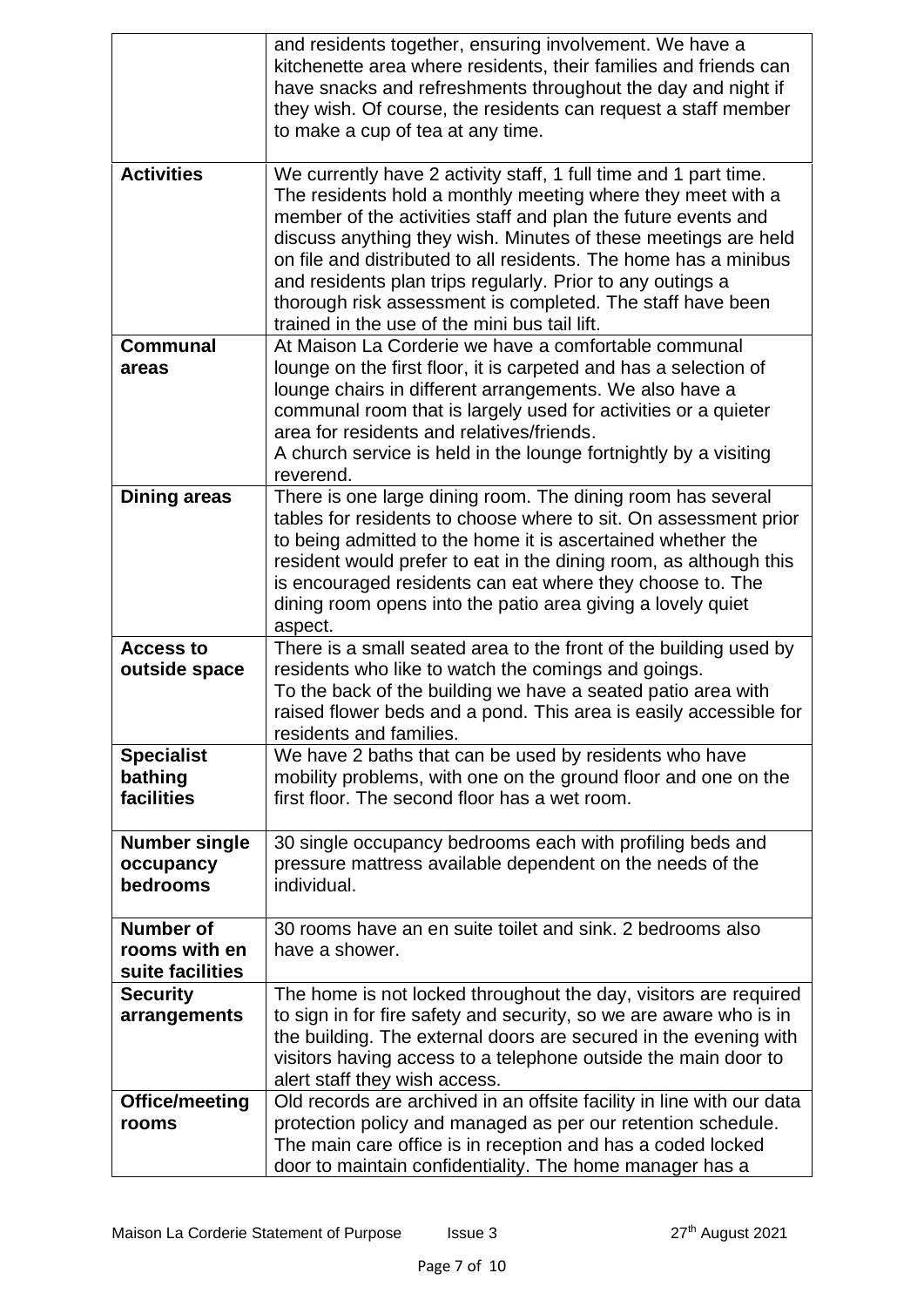|                                   | separate office to ensure confidentiality for residents, staff and<br>visitors.                                                                                                                                                                                                                                                                                                                                                                                                                                                                                                                                                                                                                                                                                                                                                                                                                                                                                                                                                                                                                                                                                                                                                                                                                                                                                                                                                                                                                                                                                                                                                                                                 |  |  |
|-----------------------------------|---------------------------------------------------------------------------------------------------------------------------------------------------------------------------------------------------------------------------------------------------------------------------------------------------------------------------------------------------------------------------------------------------------------------------------------------------------------------------------------------------------------------------------------------------------------------------------------------------------------------------------------------------------------------------------------------------------------------------------------------------------------------------------------------------------------------------------------------------------------------------------------------------------------------------------------------------------------------------------------------------------------------------------------------------------------------------------------------------------------------------------------------------------------------------------------------------------------------------------------------------------------------------------------------------------------------------------------------------------------------------------------------------------------------------------------------------------------------------------------------------------------------------------------------------------------------------------------------------------------------------------------------------------------------------------|--|--|
|                                   | When larger meetings are taking place the residents or staff use<br>the activity room when it is not being used for the purpose of<br>activities.                                                                                                                                                                                                                                                                                                                                                                                                                                                                                                                                                                                                                                                                                                                                                                                                                                                                                                                                                                                                                                                                                                                                                                                                                                                                                                                                                                                                                                                                                                                               |  |  |
|                                   | 10. Quality Assurance and Governance                                                                                                                                                                                                                                                                                                                                                                                                                                                                                                                                                                                                                                                                                                                                                                                                                                                                                                                                                                                                                                                                                                                                                                                                                                                                                                                                                                                                                                                                                                                                                                                                                                            |  |  |
| <b>Complaints</b><br>and concerns | If a resident is unhappy, then we would like to hear about it.<br><b>MHA Complaints Policy</b><br>We aim to provide a high standard of care for all residents and<br>is committed to ensuring that residents are treated with respect.<br>It is the right of all residents to express dissatisfaction and if<br>they deem it necessary, to make a formal complaint.<br>If you are not happy, then we would like to hear about it.<br>All complaints made by or on behalf of you will be taken<br>seriously and fully investigated and no one will ever be<br>victimised because of making a complaint.<br>We will do everything we can to make sure our residents<br>$\bullet$<br>get the best possible service, but occasionally we get<br>things wrong. If you have a concern or complaint, we<br>want to resolve it, quickly and simply.<br>Simply talking to a member of staff, the deputy manager<br>$\bullet$<br>or the home manager, we can often clear up any issues<br>quickly.<br>If we are unable to address any issues to your<br>$\bullet$<br>satisfaction and wish to take it further, please put this in<br>writing. Your complaint will be acknowledged within<br>three working days of receipt and will be referred to the<br>deputy or home manager for investigation. The<br>deputy/home manager will conduct a full investigation<br>and will make every effort to send you a full response<br>within 28 working days. On the rare occasion when this<br>is not possible, we will provide an update on progress<br>made and explain the reason for the delay. This letter<br>will also give some indication of when the investigation<br>will be completed. |  |  |
|                                   | If you are not satisfied with the response you receive<br>$\bullet$<br>from the home manager at stage one, you can request a<br>review by the Chairman of the Board. This should be<br>requested within 28 working days of the date of the final<br>written response or meeting. The Chairman of the Board<br>will acknowledge your request within three working days,<br>informing you that your complaint is under review. They<br>will review the handling of your complaint and conduct<br>further investigations where necessary and will then                                                                                                                                                                                                                                                                                                                                                                                                                                                                                                                                                                                                                                                                                                                                                                                                                                                                                                                                                                                                                                                                                                                             |  |  |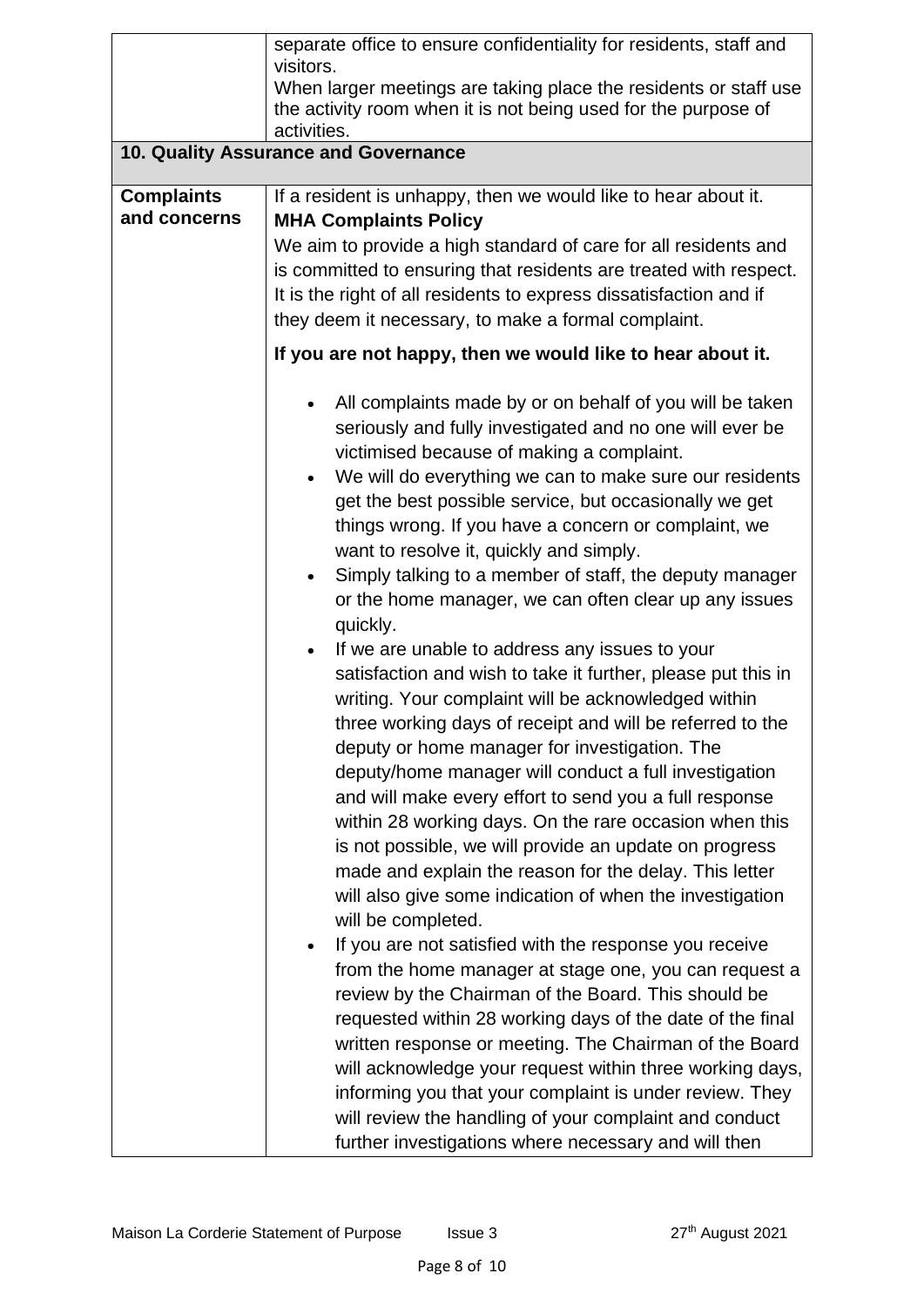|                             | contact you within 28 working days to let you know the<br>outcome of that review.<br>We will do everything we can to help resolve your<br>complaint.<br>In the event that you are still dissatisfied with the<br>outcome and where we have exhausted our internal<br>process, you may wish to contact:<br><b>Professional &amp; Care Regulation</b><br>2 <sup>nd</sup> Floor, 23 Hill Street,<br>St Helier, Jersey, JE2 4UA<br>Tel: +44 (0)1534 445798<br>Fax: +44 (0)1534 445773<br>Each resident has a copy of this with their contract and in their<br>welcome pack.<br>It is also on the agenda at the resident's monthly meetings as a<br>reminder that if they do have a concern then it is OK to raise<br>this.                                                                                                  |
|-----------------------------|-------------------------------------------------------------------------------------------------------------------------------------------------------------------------------------------------------------------------------------------------------------------------------------------------------------------------------------------------------------------------------------------------------------------------------------------------------------------------------------------------------------------------------------------------------------------------------------------------------------------------------------------------------------------------------------------------------------------------------------------------------------------------------------------------------------------------|
| Organisational<br>structure | <b>BOARD OF DIRECTORS</b><br><b>HOME MANAGER</b><br><b>DEPUTY MATRON</b>                                                                                                                                                                                                                                                                                                                                                                                                                                                                                                                                                                                                                                                                                                                                                |
|                             | <b>SENIOR CARE ASSISTANT</b><br>CHEF & KITCHEN<br><b>CARE</b><br><b>DOMESTIC &amp;</b><br><b>MAINTENANCE</b><br><b>ASSISTANT</b><br><u>ASSISTANT.</u><br>LAUNDRY<br><b>ADMINISTRATOR</b>                                                                                                                                                                                                                                                                                                                                                                                                                                                                                                                                                                                                                                |
| <b>Service</b><br>oversight | MHA has a board of directors which oversee the service. They<br>meet on a quarterly basis to discuss both Maison La Corderie<br>and Stuart Court. Home managers have a monthly meeting with<br>two board members, the administrator and human resources<br>team in order to identify and manage operational issues in a<br>timely way and issues are escalated to the board via this forum<br>when appropriate. Two members of the board undertake a<br>monthly audit gathering information from the home manager,<br>the residents, staff and visitors. This information will form any<br>actions required to raised standards and wellbeing for residents.<br>Each month the home manager will undertake an audit into one<br>aspect of care within the home and this could include asking<br>residents for feedback. |